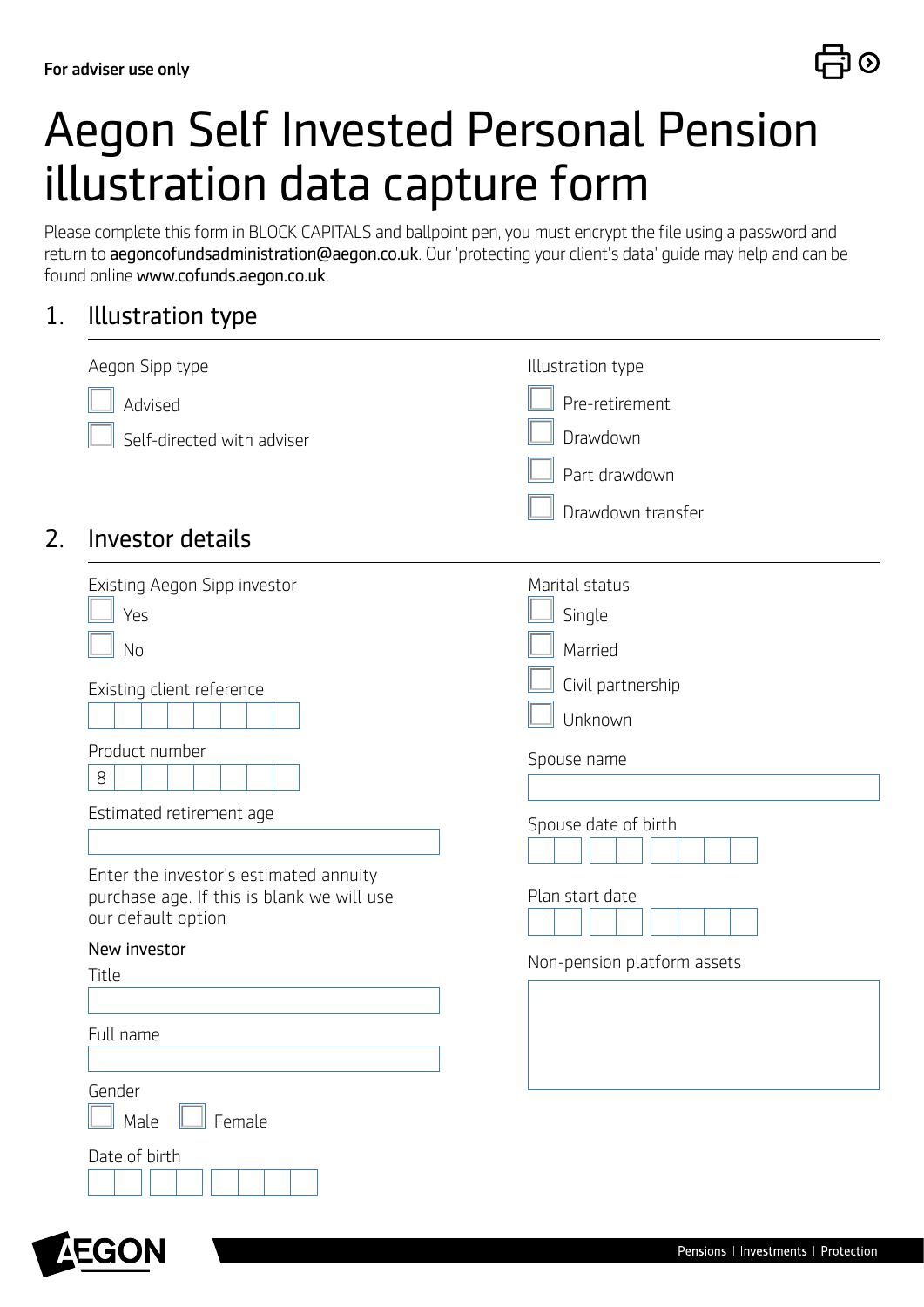### 3. Adviser firm details

If this is an illustration for an existing plan, the details we already hold will pull through, so you will only need to fill in this section if there are any changes to those details.

| Have the adviser details changed? | Adviser firm address          |
|-----------------------------------|-------------------------------|
| Yes                               |                               |
| No                                |                               |
| Adviser firm company name         |                               |
|                                   | Postcode                      |
| Adviser firm FCA number           |                               |
|                                   | Individual adviser name       |
|                                   |                               |
|                                   | Individual adviser FCA number |
|                                   |                               |
| Transfer value<br>4.              |                               |

Total uncrystallised transfer value Total crystallised transfer value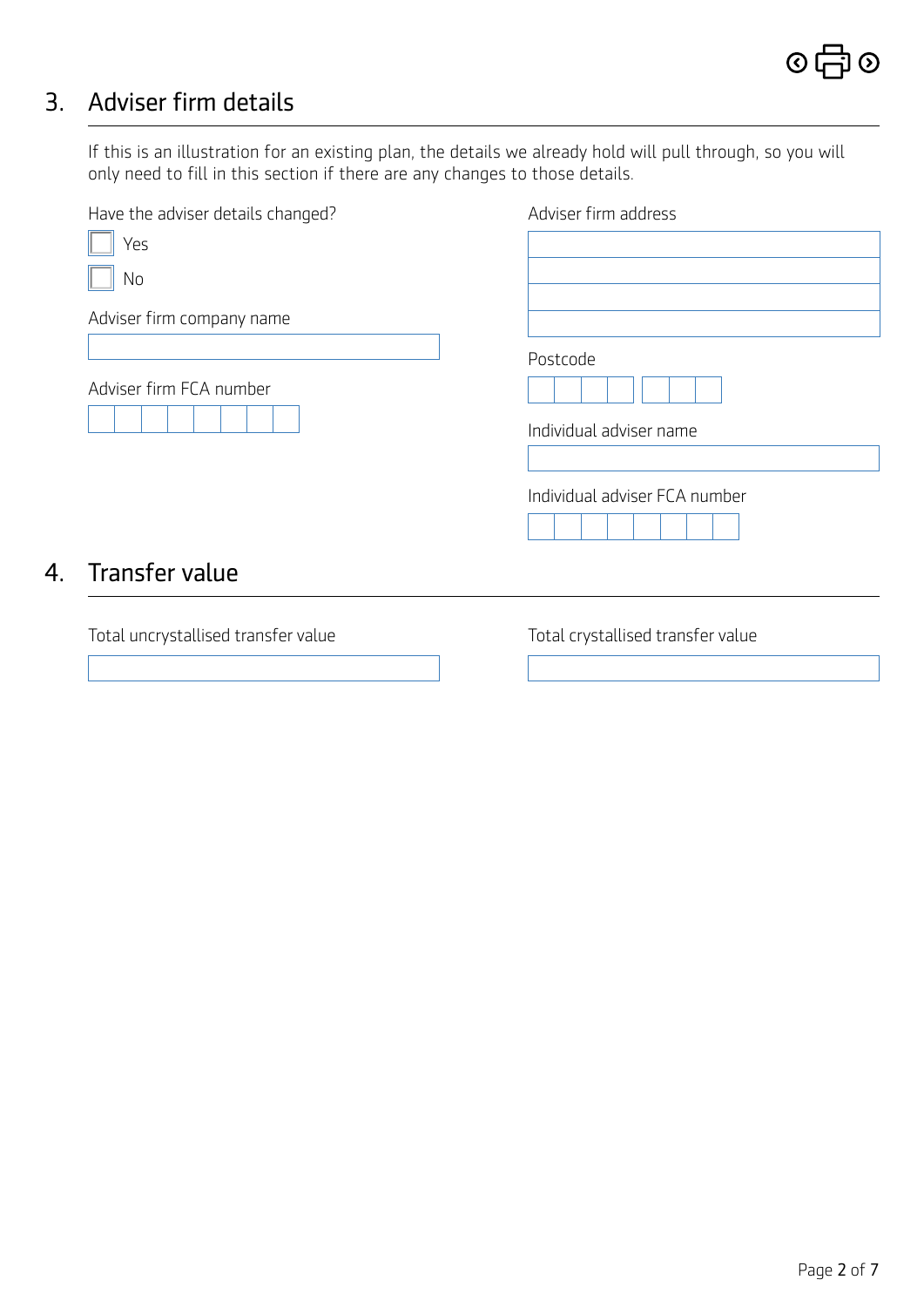## $\circ$ 中 $\circ$

### 5. Funds to buy/switch in

| Full investment manager name, fund name and<br>share class | SEDOL code<br>(this is shown in your<br>Key Investor Information<br>Document (KIIDs)) | £ | $\frac{0}{0}$ |
|------------------------------------------------------------|---------------------------------------------------------------------------------------|---|---------------|
|                                                            |                                                                                       |   | $\frac{0}{0}$ |
|                                                            |                                                                                       |   | $\frac{0}{0}$ |
|                                                            |                                                                                       |   | $\frac{0}{0}$ |
|                                                            |                                                                                       |   | $\frac{0}{0}$ |
|                                                            |                                                                                       |   | $\frac{0}{0}$ |
|                                                            |                                                                                       |   | $\frac{0}{0}$ |
|                                                            |                                                                                       |   | $\frac{0}{0}$ |
|                                                            |                                                                                       |   | $\frac{0}{0}$ |
|                                                            |                                                                                       |   | $\frac{0}{0}$ |
|                                                            |                                                                                       |   | $\frac{0}{0}$ |
|                                                            |                                                                                       |   | $\frac{0}{0}$ |
|                                                            |                                                                                       |   | $\frac{0}{0}$ |
|                                                            |                                                                                       |   | $\frac{0}{0}$ |
|                                                            |                                                                                       |   | $\frac{0}{0}$ |
|                                                            |                                                                                       |   | $\frac{0}{0}$ |
| Total amount                                               | N/A                                                                                   |   | 100%          |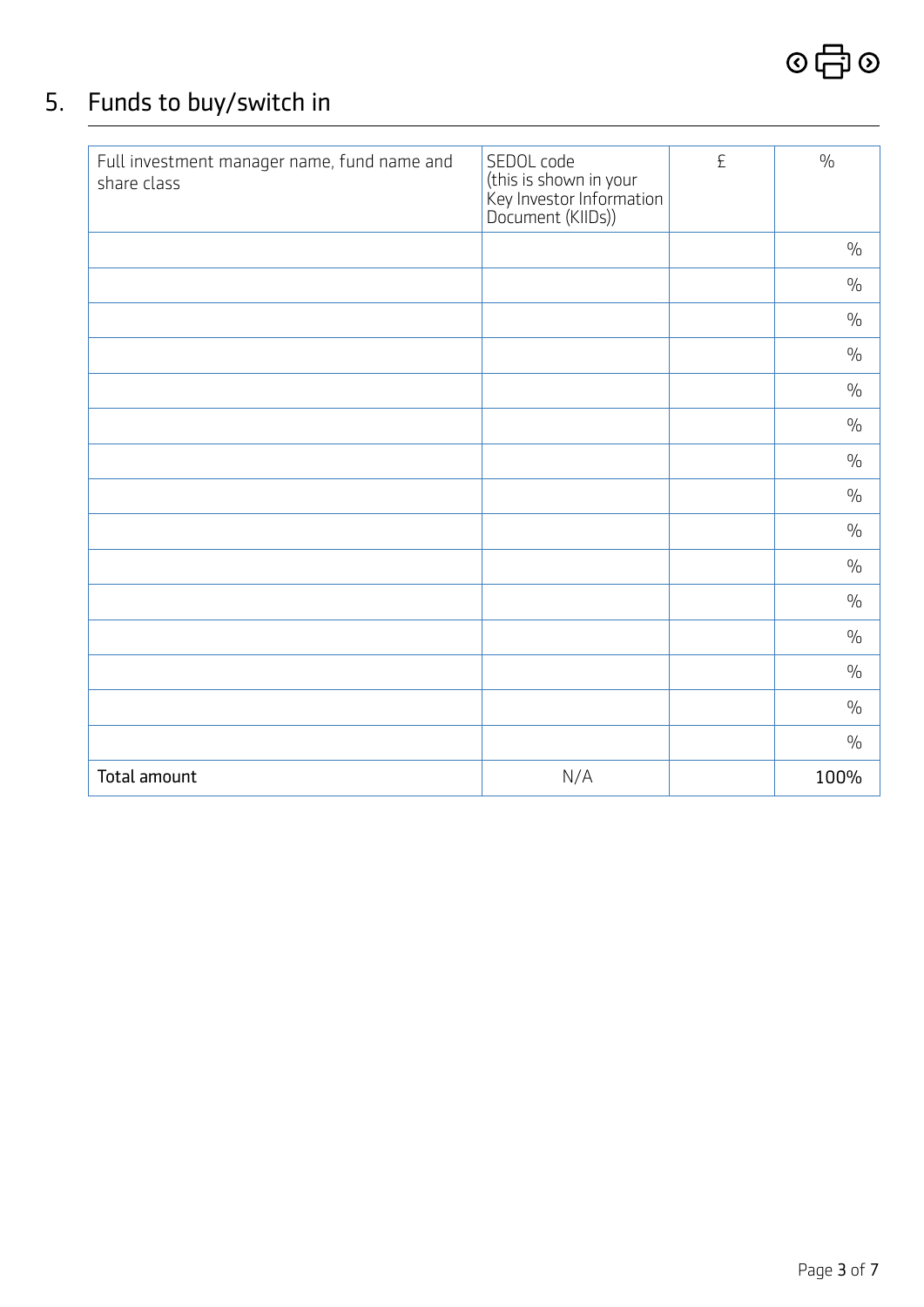### 6. Drawdown transfer details

If there are multiple tranches of drawdown to be received you will need to detail each tranche separately.

| Drawdown transfer 1                     | Drawdown transfer 2                     |  |  |
|-----------------------------------------|-----------------------------------------|--|--|
| Drawdown type                           | Drawdown type                           |  |  |
| Tranche value                           | Tranche value                           |  |  |
| Annual income chosen                    | Annual income chosen                    |  |  |
| Maximum annual income limit             | Maximum annual income limit             |  |  |
| Previous review date<br>Transfer amount | Previous review date<br>Transfer amount |  |  |
| Transferring scheme reference number    | Transferring scheme reference number    |  |  |
| Transferring scheme company name        | Transferring scheme company name        |  |  |
| Transferring scheme company address     | Transferring scheme company address     |  |  |
| Postcode                                | Postcode                                |  |  |



<u> El de la propincia de la propincia de la propincia de la propincia de la propincia de la propincia de la pro</u>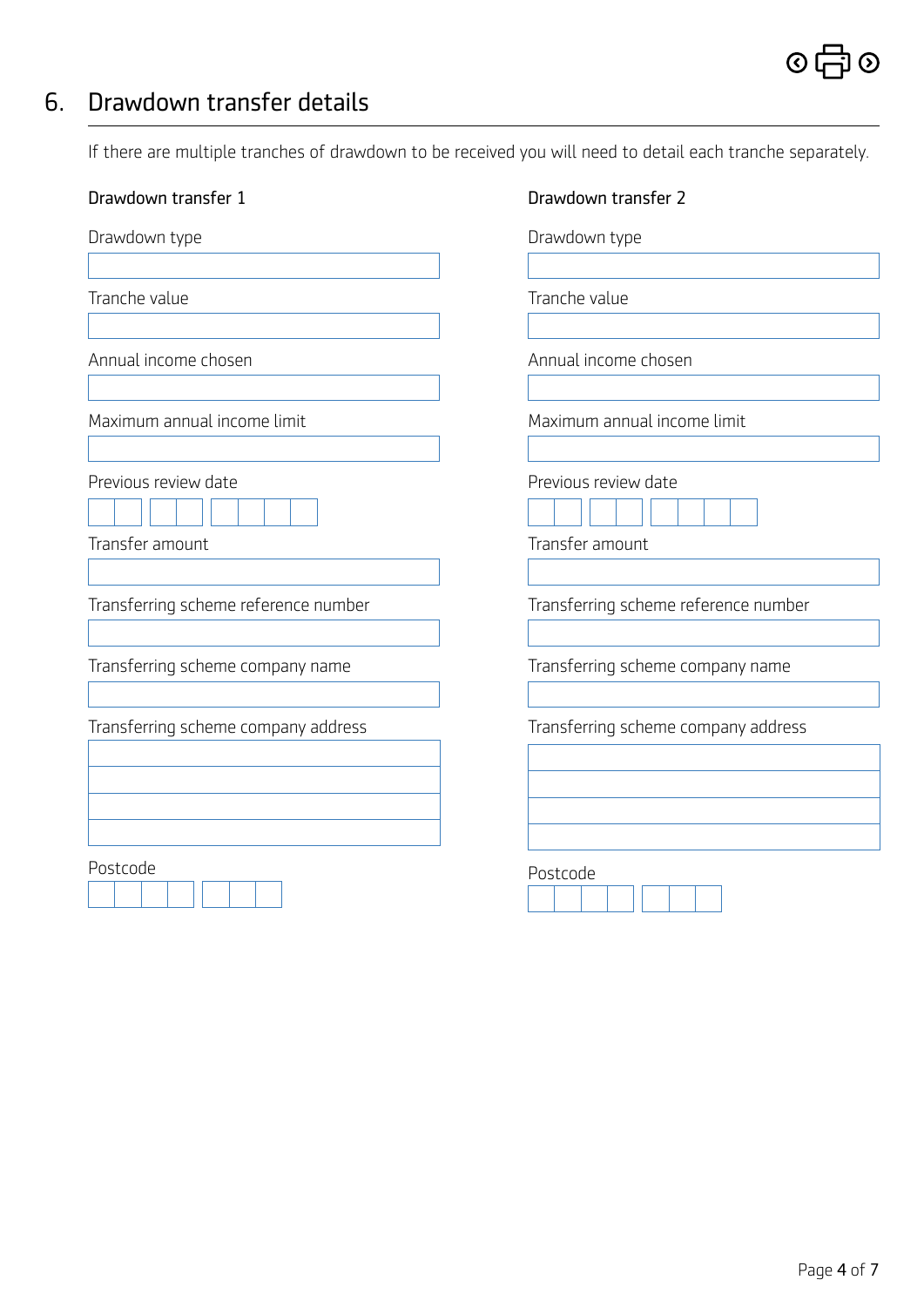### $\circ$   $\oplus$   $\circ$

### 6. Drawdown transfer details - continued

| Drawdown transfer 3                     | Drawdown transfer 4                     |  |
|-----------------------------------------|-----------------------------------------|--|
| Drawdown type                           | Drawdown type                           |  |
| Tranche value                           | Tranche value                           |  |
| Annual income chosen                    | Annual income chosen                    |  |
| Maximum annual income limit             | Maximum annual income limit             |  |
| Previous review date<br>Transfer amount | Previous review date<br>Transfer amount |  |
| Transferring scheme reference number    | Transferring scheme reference number    |  |
| Transferring scheme company name        | Transferring scheme company name        |  |
| Transferring scheme company address     | Transferring scheme company address     |  |
| Postcode                                | Postcode                                |  |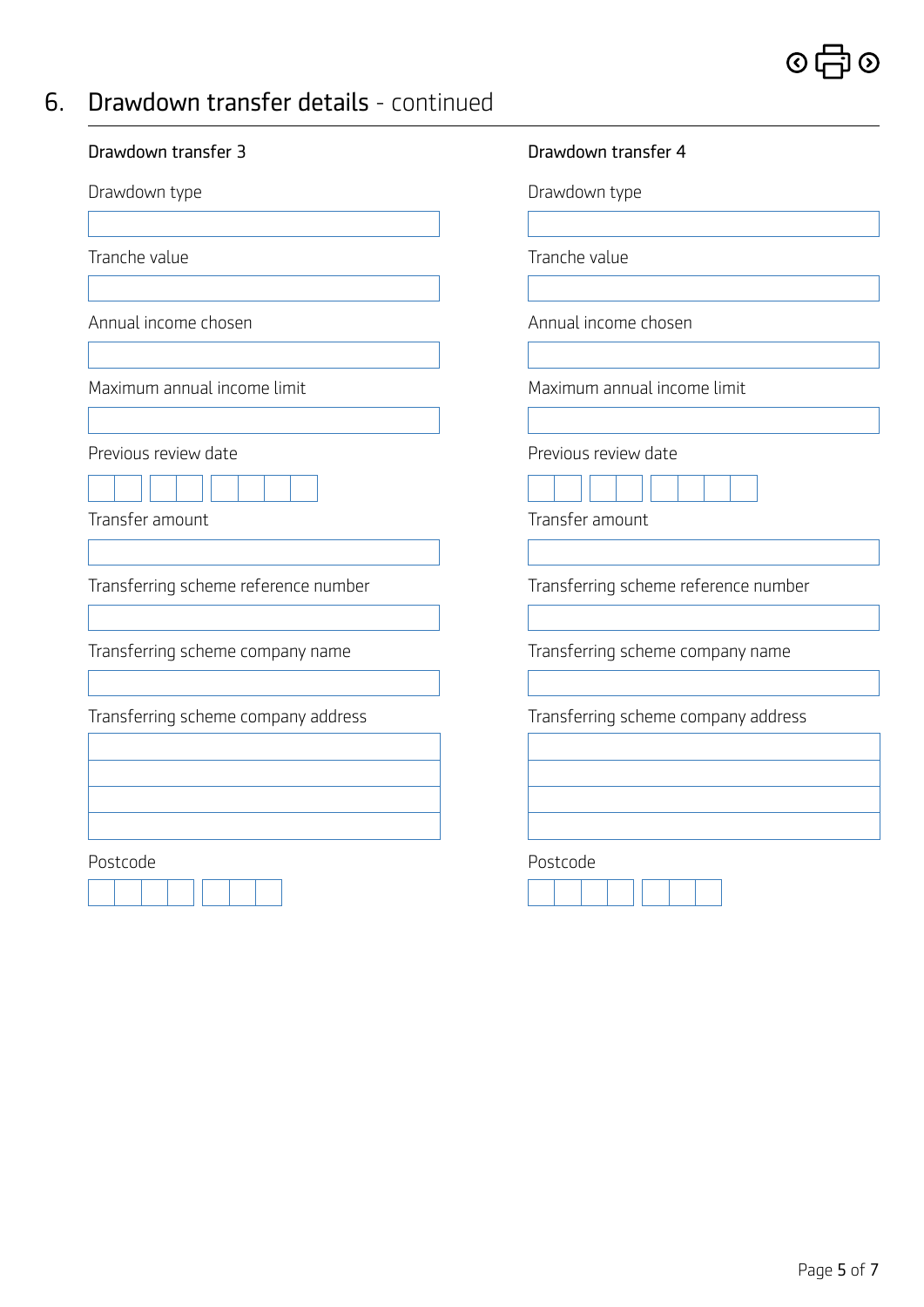### 7. Contributions



### 8. Drawdown

| Designation                      | Income                         |
|----------------------------------|--------------------------------|
| Drawdown type                    | Required annual income (Gross) |
| Flexi-access                     |                                |
| Designation options              | Frequency<br>Monthly           |
| Entire fund By                   | Quarterly                      |
| value                            | Half Yearly                    |
| By percentage                    | Yearly                         |
| Fund value to be designated      | One off payment amount         |
| Fund percentage to be designated |                                |
| PCLS percentage                  |                                |